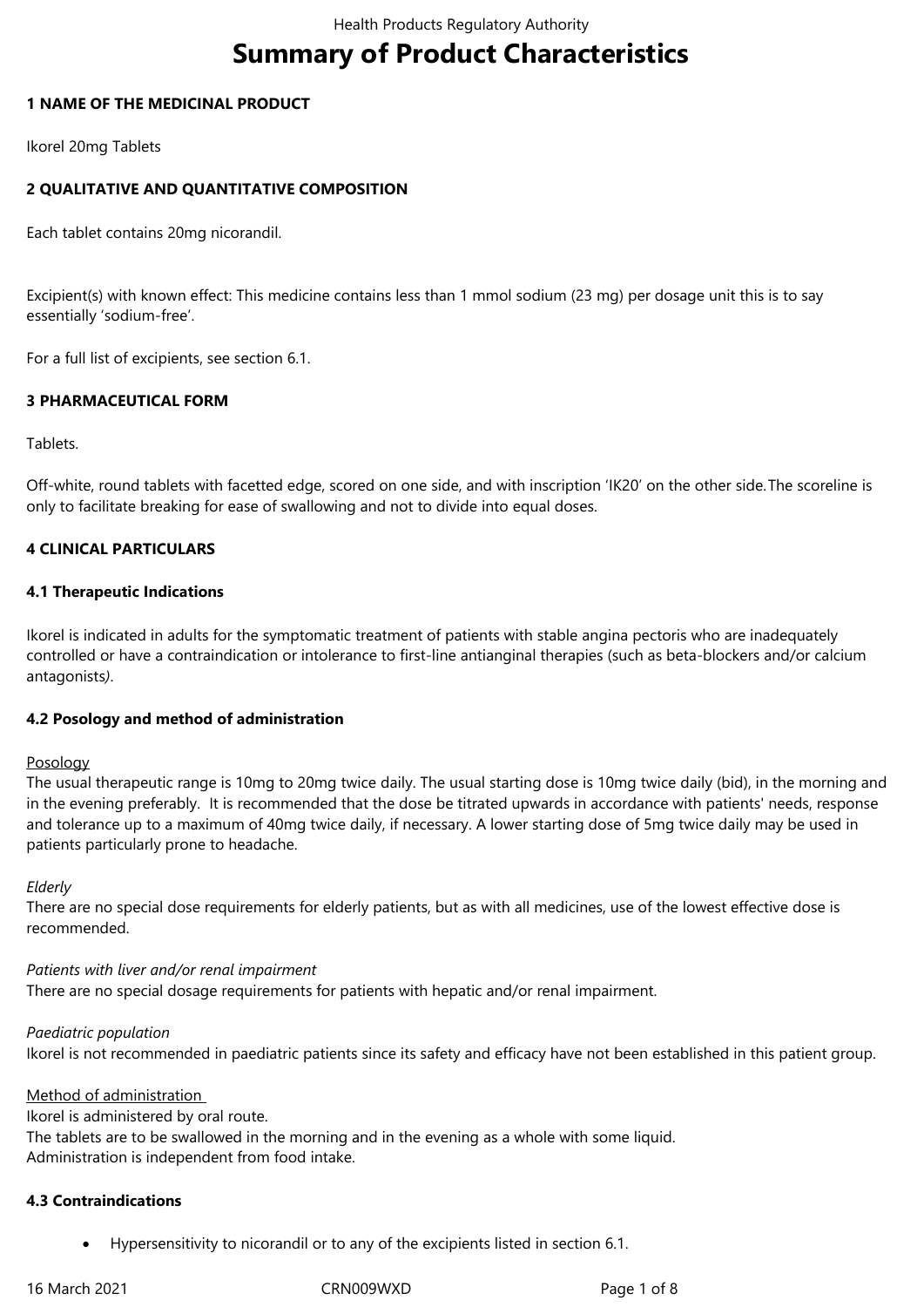- Patients with shock (including cardiogenic shock), severe hypotension, or left ventricular dysfunction with low filling pressure or cardiac decompensation.
- Use of phosphodiesterase 5 inhibitors, since this can lead to a serious drop in blood pressure (see section 4.5).
- Use of soluble guanylate cyclase stimulator(s) (such as riociguat) since it can lead to a serious fall in blood pressure (see section 4.5).
- Hypovolaemia
- Acute pulmonary oedema

# **4.4 Special warnings and precautions for use**

# Ulcerations

Gastrointestinal ulcerations skin and mucosal ulcerations have been reported with nicorandil (see Section 4.8).

# *- Gastrointestinal ulcerations*

Nicorandil induced ulceration may occur at different locations in the same patient. They are refractory to treatment and most only respond to withdrawal of nicorandil treatment. If ulceration(s) develops, nicorandil should be permanently discontinued (see section 4.8). Healthcare professionals should be aware of the importance of a timely diagnosis of nicorandil-induced ulcerations and of a rapid withdrawal of nicorandil treatment in case of occurrence of such ulcerations. Based on available information, the time between starting nicorandil use and the onset of ulceration ranges from shortly after initiating nicorandil treatment to several years after starting nicorandil.

Gastrointestinal haemorrhage secondary to gastrointestinal ulceration has been reported with nicorandilPatients taking acetylsalicylic acid or NSAIDs (Non Steroidal Anti Inflammatory Drugs) concomitantly are at increased risk for severe complications such as gastrointestinal haemorrhage. Therefore caution is advised when concomitant use of acetylsalicylic acid or NSAIDs and nicorandil is considered (see section 4.5).

If advanced, gastrointestinal ulcerations may evolve into perforation, fistula, or abscess formation. Patients with diverticular disease may be at particular risk of fistula formation or bowel perforation during nicorandil treatment.

Gastrointestinal perforations in context of concomitant use of nicorandil and corticosteroids have been reported. Therefore, caution is advised when concomitant use of corticosteroids is considered.

## *- Eye ulcerations*

Conjunctivitis, conjunctival ulcer and corneal ulcer have been reported with nicorandil. Patients should be advised of the signs and symptoms and monitored closely for corneal ulcerations. If ulceration(s) develops, nicorandil should be discontinued (see section 4.8).

## Decrease of blood-pressure

Caution is advised if nicorandil is used in combination with other medicinal products with blood pressure lowering effect (see section 4.5 and 4.8).

# Heart failure

Due to lack of data, caution is advised to use nicorandil in patients with heart failure class NHYA III or IV.

## Hyperkalaemia

Severe hyperkalaemia has been reported very rare with nicorandil. Nicorandil should be used with care in combination with other medical products that may increase potassium levels, especially in patients with moderate to severe renal impairment (see section 4.5 and 4.8).

## Desiccant

The tablets are sensitive to moisture; hence the patients should be advised to keep the tablets in their blister until intake. Besides the nicorandil tablets, each blister contains active substance-free silica gel desiccant capsule in a separate blister segment which is marked accordingly. The patients should be advised not to take this desiccant capsule. Although any accidental intake of this desiccant capsule is usually harmless, it may alter the scheduled intake of the active tablets.

# Paediatric population

Ikorel is not recommended in paediatric patients since its safety and efficacy have not been established in this patient group.

## G6PD deficiency

16 March 2021 CRN009WXD Page 2 of 8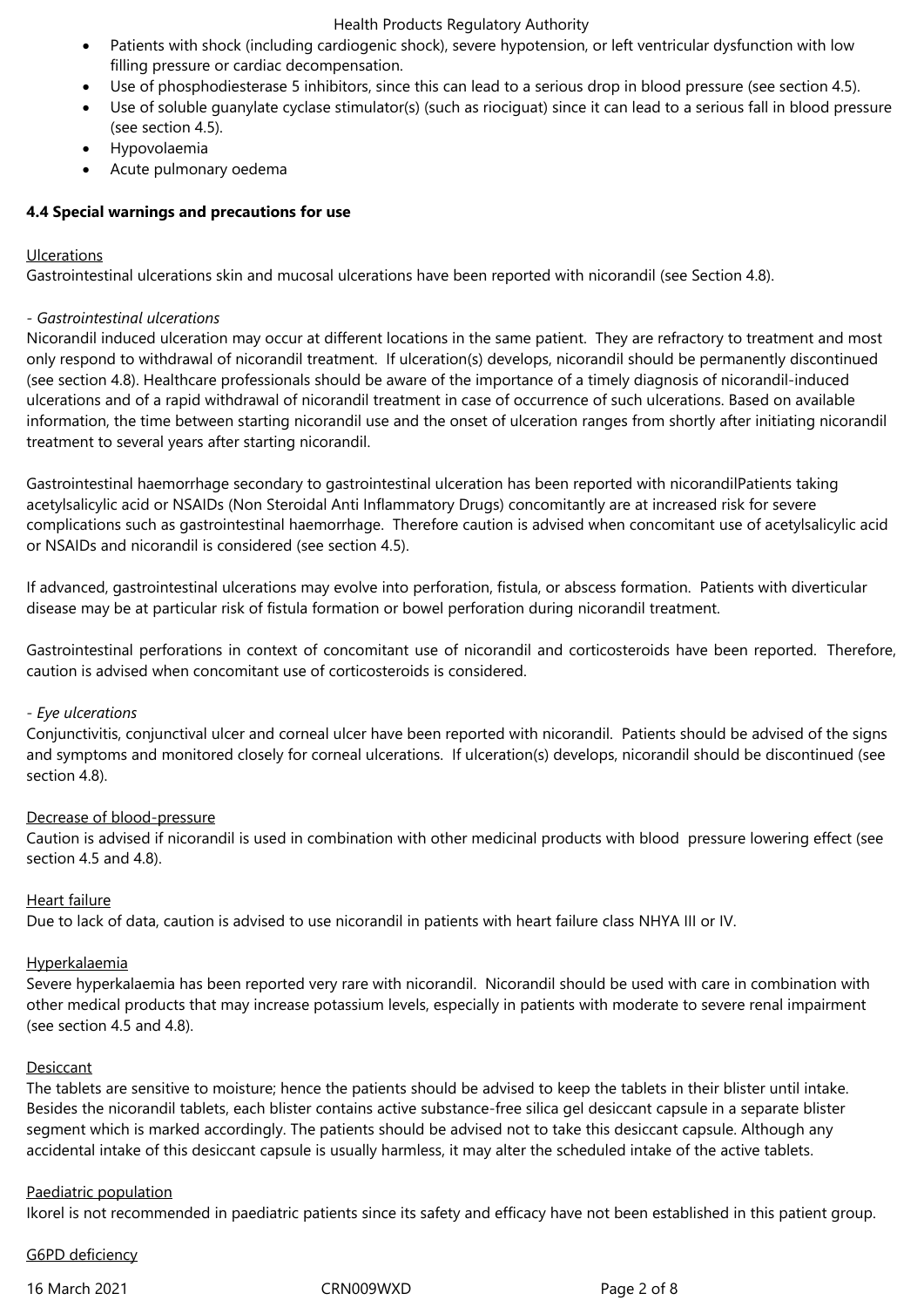Ikorel should be used with caution in patients with glucose-6-phosphate-dehydrogenase deficiency. Nicorandil acts in parts through its organic nitrate moiety. The metabolism of organic nitrates can result in the formation of nitrites which may trigger methemoglobinemia in patients with glucose-6-phosphate dehydrogenase deficiency.

# **4.5 Interaction with other medicinal products and other forms of interactions**

Concurrent use of nicorandil and phosphodiesterase 5 inhibitors, e.g. sildenafil, tadalafil, vardenafil, is contraindicated, since it can lead to a serious drop in blood pressure (synergic effect).

Concomitant use of soluble guanylate cyclase stimulator (such as riociguat) is contraindicated, since it can lead to a serious drop in blood pressure.

Therapeutic doses of nicorandil may lower the blood pressure.

If nicorandil is used concomitantly with antihypertensive agents or other medicinal products with blood pressure lowering effect (e.g. vasodilators, tricyclic antidepressants, alcohol), the blood pressure lowering effect may be increased.

Dapoxetine should be prescribed with caution in patients taking nicorandil due to possible reduced orthostatic tolerance.

Gastrointestinal perforation in the context of concomitant use of nicorandil and corticosteroids has been reported. Caution is advised when concomitant use is considered.

In patients concomitantly receiving NSAIDs including acetylsalicylic acid for both cardiovascular prevention and anti-inflammatory doses, there is an increased risk for severe complications such as gastrointestinal ulceration, perforation and hemorrhage (see section 4.4).

Caution is advised when nicorandil is used in combination with other medical products that may increase potassium levels (see sections 4.4 and 4.8).

The metabolism of nicorandil is not significantly affected by cimetidine (a CYP inhibitor), or rifampicin (a CYP3A4 inducer). Nicorandil does not affect the pharmacodynamics of acenocoumarol.

## **4.6 Fertility, pregnancy and lactation**

## **Pregnancy**

There are no or limited amount of data from the use of nicorandil in pregnant women. Animal studies do not indicate direct or indirect harmful effects with respect to reproductive toxicity (see section 5.3). As a precautionary measure**,** it is preferable to avoid the use of Ikorel during pregnancy.

## Breast-feeding

Animal studies have shown that nicorandil is excreted in small amounts into the breast milk. It is not known whether nicorandil is excreted in human milk, therefore Ikorel is not recommended during breastfeeding.

## **Fertility**

There are insufficient data on fertility to estimate the risk for humans (see section 5.3).

# **4.7 Effects on ability to drive and use machines**

Ikorel has an influence on the ability to drive and use machines. Indeed, as with other vasodilators, blood pressure-lowering effects as well as dizziness and feeling weakness induced by nicorandil can reduce the ability to drive or to use machines. This effect can be increased in conjunction with alcohol or other medicinal products with blood pressure lowering effect (e.g. vasodilators, tricyclic antidepressants) (see section 4.5). Therefore, patients should be advised not to drive or use machines if these symptoms occur.

## **4.8 Undesirable effects**

## Summary of the safety profile

16 March 2021 CRN009WXD Page 3 of 8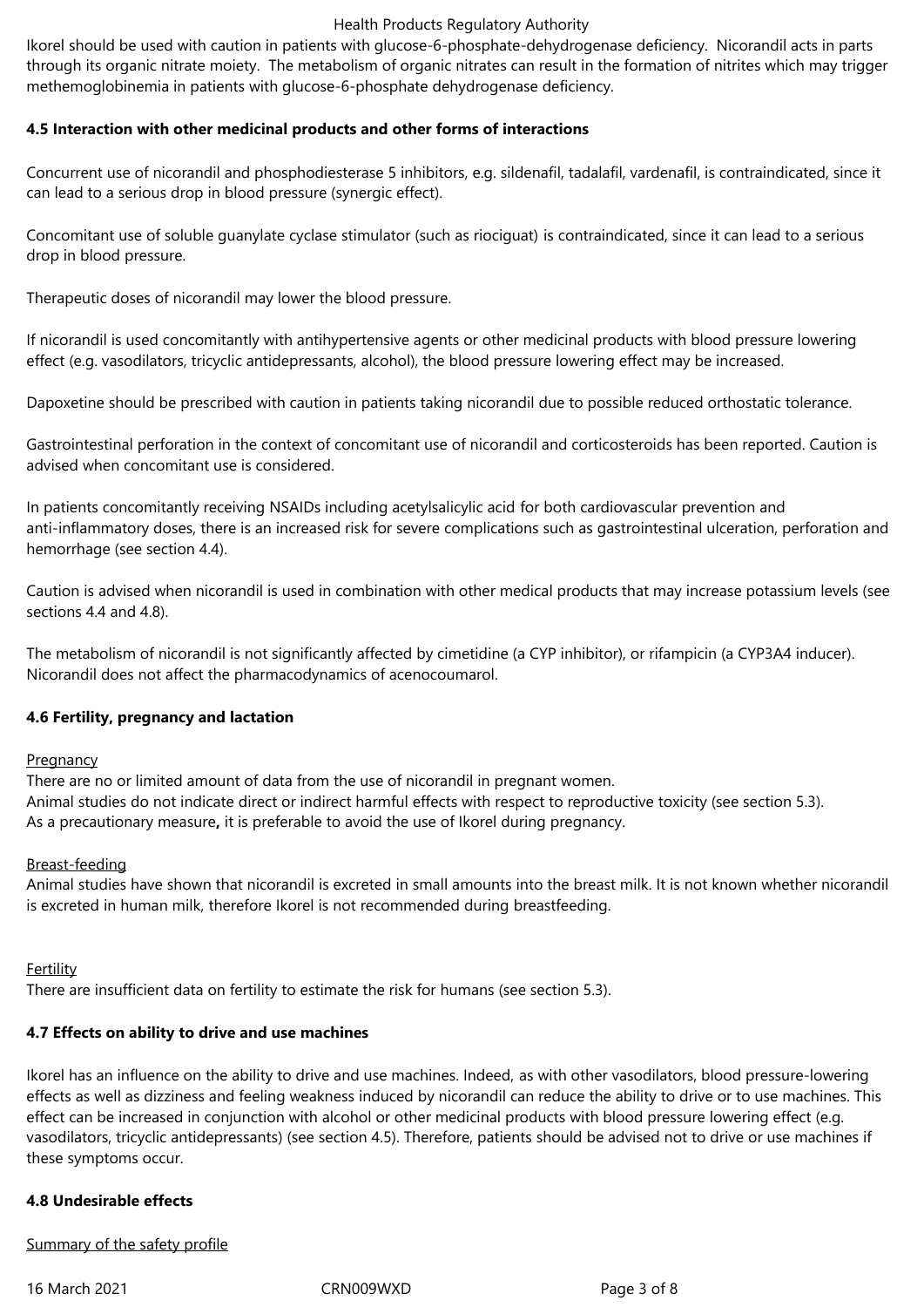The most common adverse reaction reported in clinical trials is headache occurring in more than 30% of patients, particularly in the first days of treatment and responsible of most of study withdrawal.

Progressive dose titration may reduce the frequency of these headaches (see section 4.2).

In addition, serious adverse reactions including ulcerations and their complications (see section 4.4) were reported during the post marketing surveillance of nicorandil.

## Tabulated list of adverse reactions

The frequencies of adverse reactions reported with nicorandil are summarised in the following table by system organ class (in MedDRA) and by frequency.Frequencies are defined as: Very common (≥1/10), Common (≥1/100, <1/10), Uncommon (≥1/1,000, <1/100), Rare (≥1/10,000, <1/1,000), Very rare (<1/10,000), Not known (cannot be estimated from the available data). Within each frequency grouping, adverse reactions are presented in order of decreasing seriousness.

|                                                 | Very common | <b>Common</b>                                                                                                                                                                                                                                                                 | <b>Uncommon</b>                                                                                                                   | Rare           | <b>Very rare</b>                                                        | Not known                                                                                          |
|-------------------------------------------------|-------------|-------------------------------------------------------------------------------------------------------------------------------------------------------------------------------------------------------------------------------------------------------------------------------|-----------------------------------------------------------------------------------------------------------------------------------|----------------|-------------------------------------------------------------------------|----------------------------------------------------------------------------------------------------|
| <b>Infections and</b><br>infestations           |             | Abscess (skin<br>abscess)* (see<br>section 4.4)                                                                                                                                                                                                                               | Abscess (genital,<br>anal or other<br>gastrointestinal<br>locations)* (see<br>section 4.4)                                        |                |                                                                         |                                                                                                    |
| <b>Metabolism and</b><br>nutrition<br>disorders |             |                                                                                                                                                                                                                                                                               |                                                                                                                                   |                | Hyperkalaemia<br>(see section 4.4<br>and 4.5)                           |                                                                                                    |
| <b>Nervous system</b><br>disorders              | Headache    | <b>Dizziness</b>                                                                                                                                                                                                                                                              |                                                                                                                                   |                |                                                                         | III <sup>rd</sup> nerve<br>paralysis, VIth<br>nerve paralysis<br>often associated<br>with headache |
| <b>Eye disorders</b>                            |             |                                                                                                                                                                                                                                                                               | Corneal ulcer*,<br>conjunctival<br>ulcer,<br>conjunctivitis*<br>(see section 4.4)                                                 |                |                                                                         | Diplopia,<br>ophthalmoplegia<br>often associated<br>with headache                                  |
| <b>Cardiac</b><br>disorders                     |             | Heart rate<br>increased                                                                                                                                                                                                                                                       |                                                                                                                                   |                |                                                                         |                                                                                                    |
| <b>Vascular</b><br>disorders                    |             | Cutaneous<br>vasodilation<br>with flushing                                                                                                                                                                                                                                    | Decrease in<br>blood pressure<br>(see section 4.4)                                                                                |                |                                                                         |                                                                                                    |
| <b>Gastrointestinal</b><br>disorders            |             | Diverticulitis*,<br>gastrointestinal<br>haemorrhage*,<br>gastrointestinal<br>ulcerations<br>(stomatitis,<br>aphthosis,<br>mouth ulcer,<br>tongue ulcer,<br>small intestinal<br>ulcer, large<br>intestinal ulcer,<br>anal ulcer)* (see<br>section 4.4),<br>vomiting,<br>nausea | Gastrointestinal<br>perforation*,<br>fistula (anal,<br>genital,<br>gastrointestinal<br>and skin<br>fistula)* (see<br>section 4.4) |                |                                                                         |                                                                                                    |
| <b>Hepatobiliary</b><br>disorders               |             |                                                                                                                                                                                                                                                                               |                                                                                                                                   |                | Liver disorders<br>such as<br>hepatitis,<br>cholestasis, or<br>jaundice |                                                                                                    |
| <b>Skin and</b><br>subcutaneous                 |             | Skin and<br>mucosal                                                                                                                                                                                                                                                           |                                                                                                                                   | Rash, pruritus | Angioedema                                                              |                                                                                                    |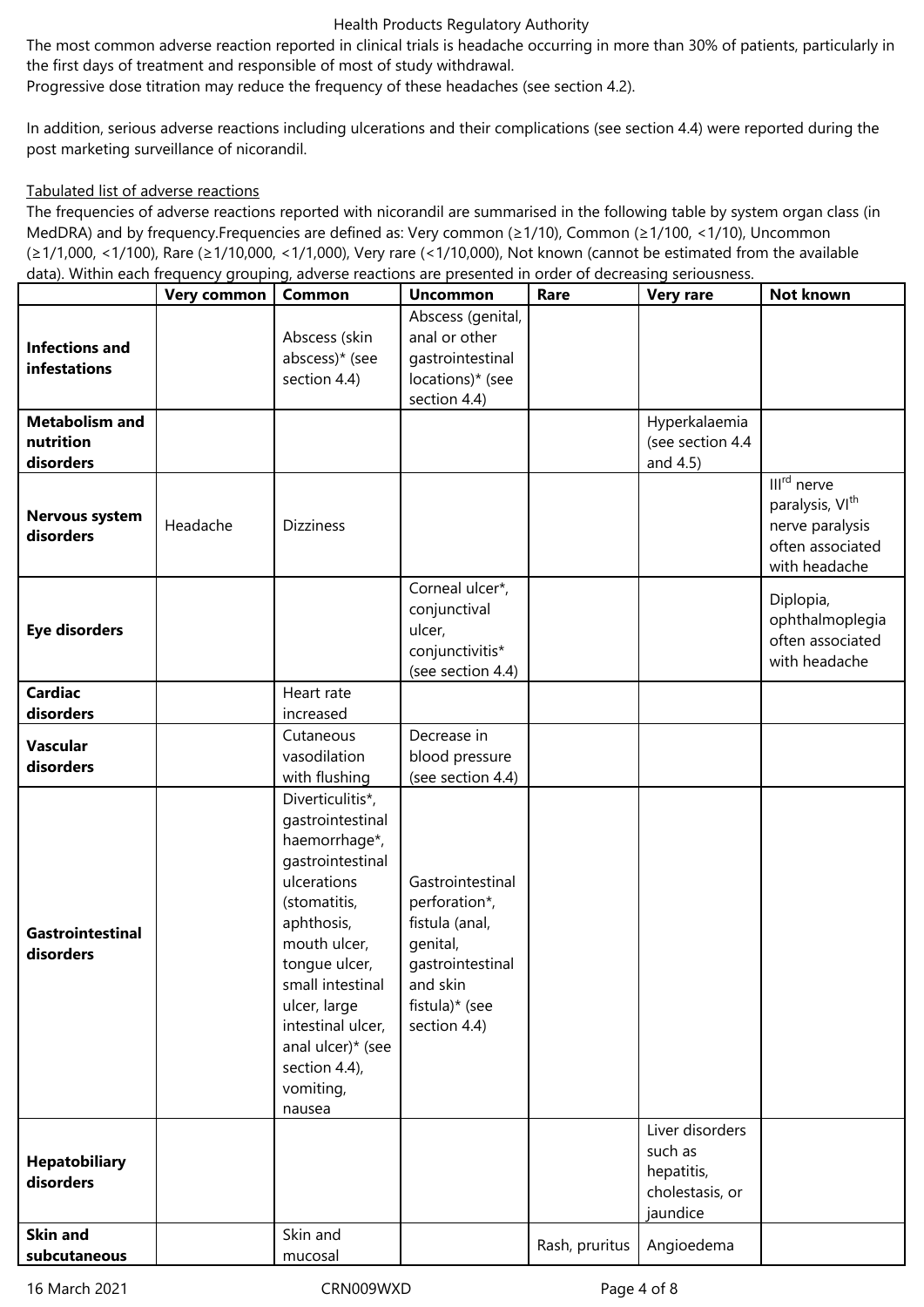|                  | peri-anal         |         |  |
|------------------|-------------------|---------|--|
|                  | ulcerations,      |         |  |
| tissue disorders | genital           |         |  |
|                  | ulcerations and   |         |  |
|                  | parastomal        |         |  |
|                  | ulcerations)*     |         |  |
|                  | (see section 4.4) |         |  |
| Musculoskeletal  |                   |         |  |
| and connective   |                   | Myalgia |  |
| tissue disorders |                   |         |  |
| General          |                   |         |  |
| disorders and    | Feeling of        |         |  |
| administration   | weakness          |         |  |
| site conditions  |                   |         |  |

\*: The frequencies were calculated on the basis of the results of the Post Authorisation Safety Study (PASS), which is a retrospective cohort study which was conducted using the UK Clinical Practice Research Datalink (CPRD) database. Therefore, the frequencies represent those of the UK population.

# Description of selected adverse reactions

# *Gastrointestinal ulcerations*

Complications of gastrointestinal ulceration such as perforation, fistula, or abscess formation sometimes leading to gastrointestinal haemorrhage and weight loss have been reported (see section 4.4).

# Additional information

In addition, the following adverse reactions have been reported with different frequencies in the IONA (Impact of Nicorandil in Angina) study, where nicorandil has been used on top of standard therapy in patients with stable angina and at high risk of cardiovascular events (see section 5.1).

|                                                        | Common                                         | Uncommon   | . Verv rare |
|--------------------------------------------------------|------------------------------------------------|------------|-------------|
| <b>Gastrointestinal disorders</b>                      | Rectal bleeding   Mouth ulcer   Abdominal pain |            |             |
| <b>Skin and subcutaneous tissue disorders</b>          |                                                | Angioedema |             |
| <b>Musculoskeletal and connective tissue disorders</b> |                                                | Mvalgia    |             |

## Reporting of suspected adverse reactions

Reporting suspected adverse reactions after authorisation of the medicinal product is important. It allows continued monitoring of the benefit/risk balance of the medicinal product. Healthcare professionals are asked to report any suspected adverse reactions via HPRA Pharmacovigilance Website: www.hpra.ie.

# **4.9 Overdose**

## **Symptoms**

In case of acute overdose, the likely symptomatology may be peripheral vasodilation with a fall in blood pressure and reflex tachycardia.

## Management

Monitoring of cardiac function and general supportive measures are recommended. If not successful, increase in circulating plasma volume by substitution of fluid is recommended. In life-threatening situations, administration of vasopressors must be considered.

# **5 PHARMACOLOGICAL PROPERTIES**

# **5.1 Pharmacodynamic properties**

Pharmacotherapeutic group: Other vasodilators used in cardiac diseases, ATC code: C01DX16

## Mechanism of action

Nicorandil, a nicotinamide ester, is a vasodilator agent with a dual mechanism of action, which leads to relaxation of smooth tonic vascular muscles in bot[h venous and arterial part of vessels.](http://www.whocc.no/atc_ddd_index/?code=C01DX)

16 March 2021 **CRN009WXD** CRN009WXD Page 5 of 8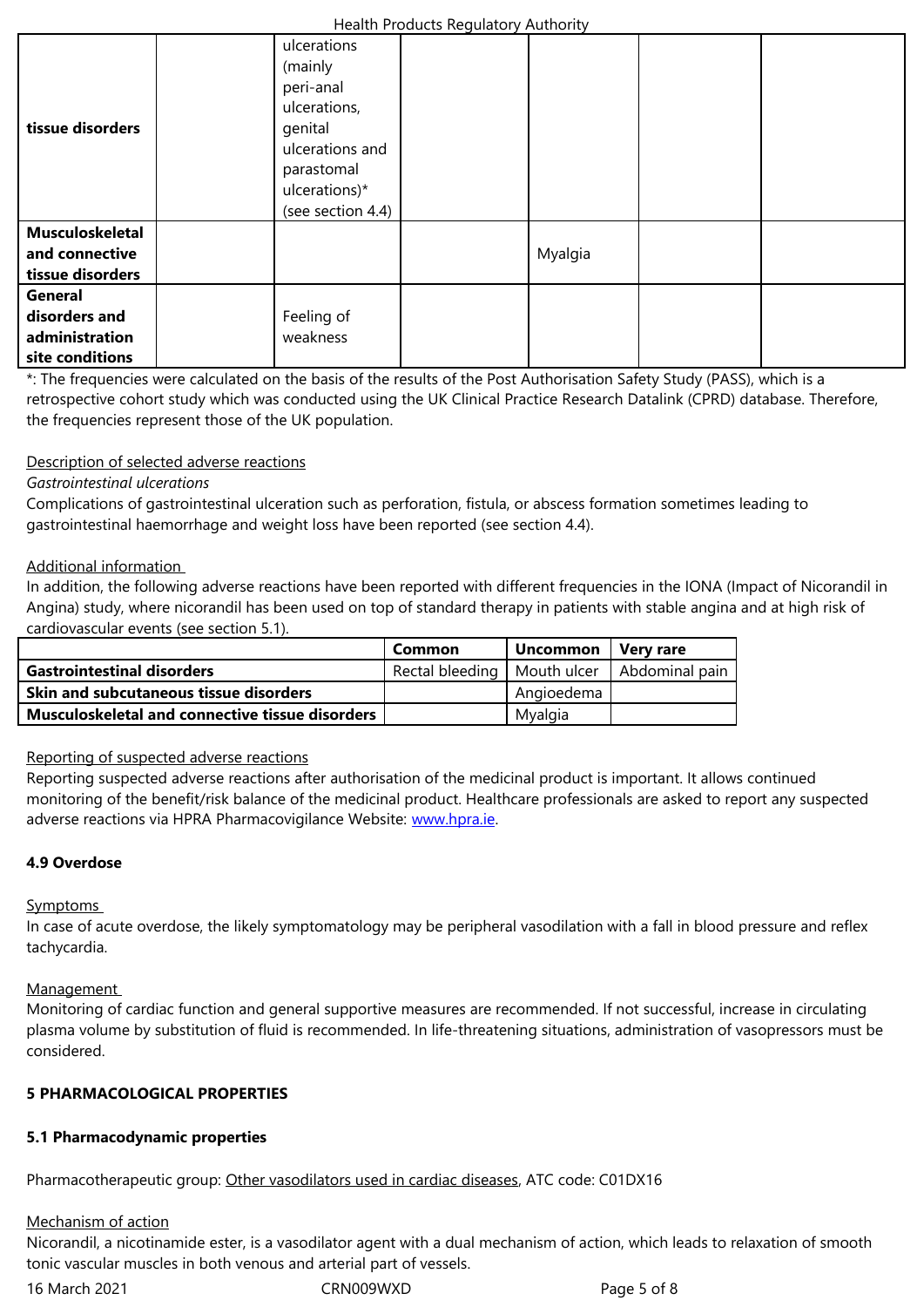It possesses a potassium-channel opening effect. This activation of potassium channels induces vascular cell membrane hyperpolarisation with an arterial muscle relaxant effect, thereby leading to arterial dilatation and afterload reduction. In addition, the activation of the potassium channel leads to cardioprotective effects mimicking ischemic pre-conditioning.

Due to its nitrate moiety, nicorandil relaxes also vascular smooth muscle, particularly in the venous system via an increase in intracellular cyclic guanosine monophosphate (cGMP). This results in an increased pooling in capacitance vessels with a decrease in preload.

# Pharmacodynamic effects

Nicorandil has been shown to exert a direct effect on the coronary arteries, both on normal and stenotic segments, without leading to a steal phenomenon. Furthermore, the reduction of end-diastolic pressure and wall tension decreases the extravascular component of vascular resistance. Ultimately, this results in an improved oxygen balance in the myocardium and improved blood flow in the post-stenotic areas of the myocardium.

Furthermore, nicorandil has demonstrated a spasmolytic activity in both in vitro and in vivo studies and reverses coronary spasm induced by methacholine or noradrenalin.

Nicorandil has no direct effect on myocardial contractility.

# Clinical efficacy and safety

The IONA study was a randomised, double blind, placebo controlled study carried out in 5126 patients more than 45 years old with chronic stable angina, treated with standard antianginal therapies and at high risk of cardiovascular events defined by either: 1) previous myocardial infarction, or 2) coronary artery bypass grafting , or 3) coronary artery disease confirmed by angiography, or a positive exercise test in the previous two years, together with one of the following: left ventricular hypertrophy on the ECG, left ventricular ejection fraction ≤45%, or an end diastolic dimension of >55 mm, age ≥65, diabetes, hypertension, peripheral vascular disease, or cerebrovascular disease. Patients were excluded from the study if they were receiving a sulphonylurea as it was felt these patients may not benefit; (sulphonylurea agents have the potential to close potassium channels and may thus antagonise some of the effects of nicorandil). Study follow up for endpoint analysis was between 12 and 36 months with a mean of 1.6 years.

The composite primary endpoint (coronary heart disease (CHD) death, non-fatal myocardial infarction, or unplanned hospital admission for cardiac chest pain), occurred in 337 patients (13.1%) of patients treated with nicorandil 20 mg twice daily compared with 389 patients (15.5%) of patients receiving placebo (hazard ratio 0.83; 95% confidence interval (CI) 0.72 to 0.97; p=0.014).

# **5.2 Pharmacokinetic properties**

Nicorandil pharmacokinetics are linear from 5mg to 40mg.

# **Absorption**

After oral administration, nicorandil is absorbed rapidly and completely from the gastrointestinal tract, independent from food intake. The absolute bioavailability is about 75 %. There is no significant hepatic first pass effect. Maximum plasma concentrations ( $C_{\text{max}}$ ) are reached after about 30- 60 minutes. The plasma concentration (and the area under the curve (AUC)) shows a linear proportionality to the dose.

Steady state is rapidly achieved (within 4 to 5 days) during repeated oral administration (bid regimen). At steady state, the accumulation ratio (based on AUC) is around 2 for 20 mg bid tablet and 1.7 for 10 mg bid tablet.

# Distribution

Distribution of the product throughout the body remains stable, irrespective of dose, within the therapeutic range. The volume of distribution of nicorandil after intravenous (iv) dosing is 1.04 L/kg of body weight. Nicorandil is only slightly bound to human plasma proteins (bound fraction estimated at about 25%).

## Biotransformation

Nicorandil is principally metabolised in the liver by denitration in a series of compounds without cardiovascular activity. In plasma unchanged nicorandil accounted for 45.5% of the radioactive AUC and the alcohol metabolite, N-(2-hydroxyethyl)-nicotinamide for 40.5%. The other metabolites accounted for the remaining 20% of radioactive AUC.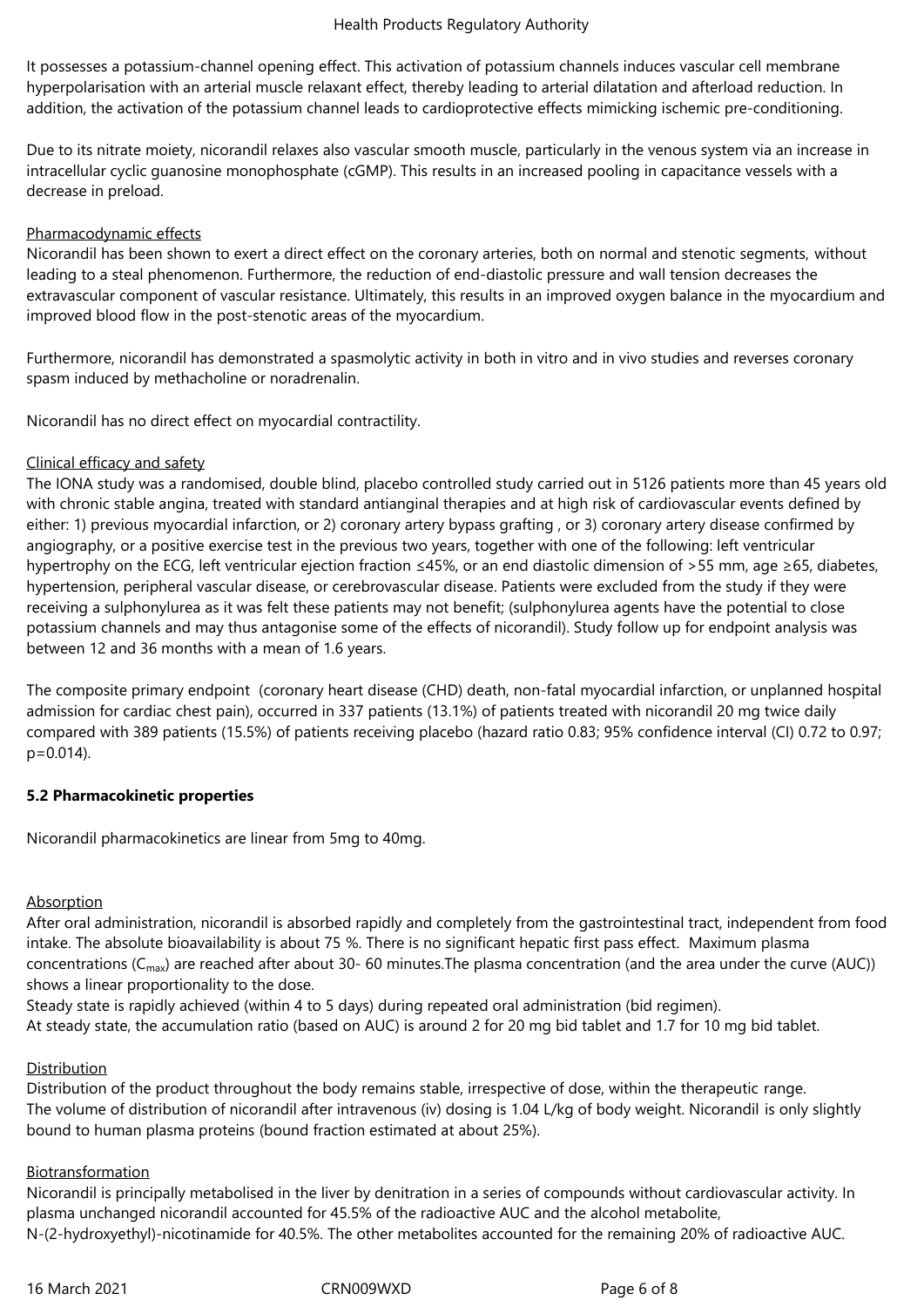Nicorandil is mainly eliminated in urine as metabolites since parent product is less than 1 %, of the administered dose in human urines (0-48 hours). N‑(2‑hydroxyethyl)‑nicotinamide is the most abundant metabolite (about 8.9% of the administered dose within 48 hours) followed by nicotinuric acid,( 5.7%), nicotinamide (1.34%), N-methyl-nicotinamide (0.61%) and nicotinic acid (0.40%). These metabolites represented the major route of transformation of nicorandil.

# **Elimination**

Decrease in plasma concentrations occurs in two phases:

- a rapid phase with a half‑life of 1 hour approximately, representing 96% of the plasma exposure;
- a slow elimination phase occurring approximately 12 hours following 20 mg oral dose bid.

After 4-5 mg intravenous dosing (5 min infusion), the total body clearance was approximately 40-55 L/hour. Nicorandil and its metabolites are mainly excreted by urinary route, faecal excretion being very low.

# Special patient groups

No clinically relevant modifications of the nicorandil pharmacokinetic profile is evidenced in population at risk such as elderly people, liver disease patients and chronic renal failure patients.

# Pharmacokinetic interactions

The metabolism of nicorandil appears not to be significantly modified by cimetidine or rifampicine, respectively an inhibitor and an inducer of liver microsomal mixed-function oxidases.

# **5.3 Preclinical safety data**

Non-clinical data reveal no special hazard for humans based on conventional studies of safety pharmacology, repeated dose toxicity, genotoxicity and carcinogenic potential.

# Impairment of Fertility

Fertility studies showed no effects on mating ability in either male or female rats, but decreases in the number of live fetuses and implantation sites were noted at high doses. Histopathological changes of the testes (diminished spermatogenic cells) were determined in repeat dose toxicity studies. Additional investigative studies for testicular toxicity revealed decreased blood flow in the testis and decreased blood levels of testosterone. These results suggest that testicular toxicity by nicorandil is related to a sustained decrease in blood flow caused by reduction of cardiac output. Upon cessation of treatment, recovery from nicorandil-induced testicular toxicity was observed after 4 weeks; which indicates that the observed changes are reversible.

## Embryotoxicity and peri- and post-natal toxicity

Radioactivity passed through the placenta in pregnant rats after administration of radioactively marked nicorandil. Following exposure to nicorandil at doses that were maternally toxic, embryotoxicity was observed in the rat and rabbit. There was no evidence of teratogenicity (rat and rabbit), or abnormal pre- or postnatal physical or behavioural development (rat).

# **6 PHARMACEUTICAL PARTICULARS**

## **6.1 List of excipients**

Maize Starch Croscarmellose sodium Stearic Acid (E570) Mannitol (E421)

# **6.2 Incompatibilities**

Not applicable.

# **6.3 Shelf life**

2 years After opening Each blister strip should be used within 30 days of opening at below mentioned storage conditions.